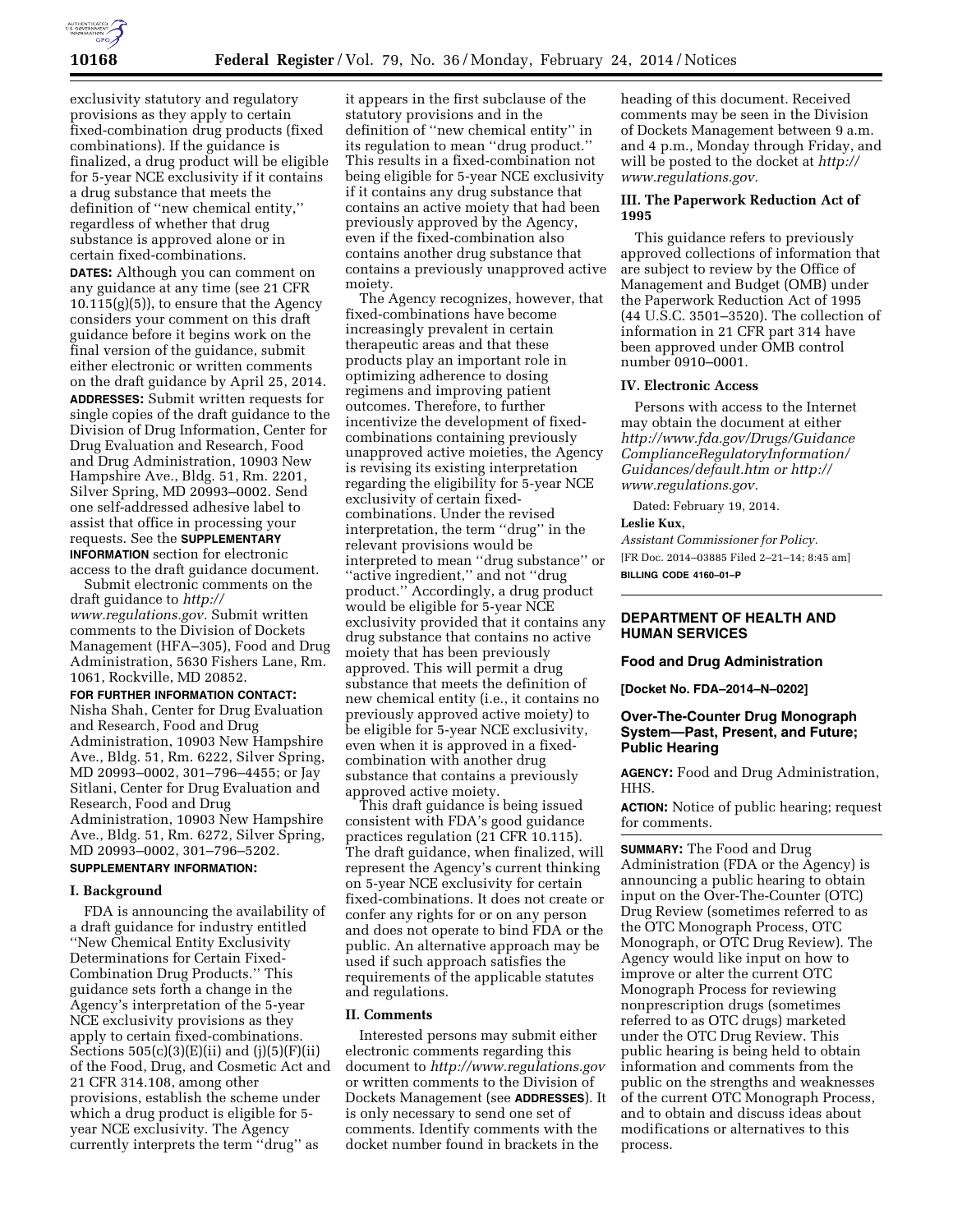**DATES:** *Public Hearing:* The public hearing will be held on March 25 and 26, 2014, from 9 a.m. to 4 p.m. The meeting may be extended or may end early depending on the level of public participation. Register to attend or provide oral testimony at the meeting by March 12, 2014. See *Registration and Request To Provide Oral Testimony* for information on how to register or make an oral presentation at the meeting. Written or electronic comments will be accepted until May 12, 2014.

**ADDRESSES:** The public hearing will be held at FDA's White Oak Campus, 10903 New Hampshire Ave., Bldg. 31, rm. 1503A, Silver Spring, MD 20993– 0002. Entrance for the public meeting participants (non-FDA employees) is through Building 1 where routine security check procedures will be performed. For parking and security information, please refer to *[http://](http://www.fda.gov/AboutFDA/WorkingatFDA/BuildingsandFacilities/WhiteOakCampusInformation/ucm241740.htm) [www.fda.gov/AboutFDA/](http://www.fda.gov/AboutFDA/WorkingatFDA/BuildingsandFacilities/WhiteOakCampusInformation/ucm241740.htm)*

*[WorkingatFDA/BuildingsandFacilities/](http://www.fda.gov/AboutFDA/WorkingatFDA/BuildingsandFacilities/WhiteOakCampusInformation/ucm241740.htm) [WhiteOakCampusInformation/](http://www.fda.gov/AboutFDA/WorkingatFDA/BuildingsandFacilities/WhiteOakCampusInformation/ucm241740.htm) [ucm241740.htm](http://www.fda.gov/AboutFDA/WorkingatFDA/BuildingsandFacilities/WhiteOakCampusInformation/ucm241740.htm)*.

### **FOR FURTHER INFORMATION CONTACT:**

Mary Gross, Center for Drug Evaluation and Research, Food and Drug Administration, 10903 New Hampshire Ave., Silver Spring, MD 20903–0002, 301–796–3519, FAX: 301–847–8753, *[mary.gross@fda.hhs.gov](mailto:mary.gross@fda.hhs.gov)*; or Georgiann Ienzi, Center for Drug Evaluation and Research, 10903 New Hampshire Ave., Silver Spring, MD 20903–0002, 301– 796–3515, FAX: 301–595–7910, *[georgiann.ienzi@fda.hhs.gov](mailto:georgiann.ienzi@fda.hhs.gov)*.

*Registration and Request To Provide Oral Testimony:* The public hearing is free and seating will be on a first-come, first-served basis. If you wish to attend the public hearing or make an oral presentation, see section IV of this notice (Attendance and/or Participation in the Public Hearing) for information on how to register and the deadline for registration. For those who cannot attend in person, information about how to access a live Webcast of the meeting will be located at: *[http://www.fda.gov/](http://www.fda.gov/Drugs/NewsEvents/ucm380446.htm) [Drugs/NewsEvents/ucm380446.htm](http://www.fda.gov/Drugs/NewsEvents/ucm380446.htm)*.

*Comments and Transcripts:* Interested persons may submit either electronic comments regarding this document to *<http://www.regulations.gov>* or written comments to the Division of Dockets Management (HFA–305), Food and Drug Administration, 5630 Fishers Lane, Rm. 1061, Rockville, MD 20852. You should annotate and organize your comments to identify the specific questions identified by the topic to which they refer. It is only necessary to send one set of comments. Identify comments with the docket number found in brackets in the heading of this document. Received

comments may be seen in the Division of Dockets Management between 9 a.m. and 4 p.m., Monday through Friday, and will be posted to the docket at *[http://](http://www.regulations.gov) [www.regulations.gov](http://www.regulations.gov)*.

Transcripts of the hearing will be available for review at the Division of Dockets Management and at *[http://](http://www.regulations.gov) [www.regulations.gov](http://www.regulations.gov)* approximately 45 days after the hearing. A transcript also will be available in either hard copy or on CD–ROM after submission of a Freedom of Information request. Send requests to the Division of Freedom of Information (ELEM–1029), Office of Management Programs, Food and Drug Administration, 12420 Parklawn Dr., Element Bldg., Rockville, MD 20857.

**SUPPLEMENTARY INFORMATION:** FDA is announcing a public hearing to obtain input on the OTC Drug Review. We believe that the OTC Drug Review needs a critical examination at this juncture to examine whether and how to modernize its processes and regulatory framework. The Agency is interested in exploring ways to re-engineer the process of regulating OTC drugs that are currently regulated under the OTC Monograph Process to, among other things, create a process that is more efficient and more responsive to newly emerging information and evolving science, and to allow for more rapid product innovation where appropriate.

### **I. Background**

FDA has been assessing the OTC Monograph Process and, in particular, has been considering how effectively the monograph system is functioning in today's world, 40 years after its inception, from the scientific, policy, and process perspectives. We are now soliciting opinions about whether and how to modernize the process for the future.

*A. The Past: OTC Drug Review Implementation and Accomplishments* 

# 1. OTC Drug Review Regulatory Framework

FDA's regulations in 21 CFR part 330 describe the conditions for a drug to be considered generally recognized as safe and generally recognized as effective (GRAS/GRAE) and not misbranded. If a drug meets each of the conditions contained in part 330, as well as each of the conditions contained in any applicable OTC drug monograph, and other applicable regulations, it is considered GRAS/GRAE and not misbranded, and is not required by FDA to obtain approval of a new drug application (NDA) under section 505 of the FD&C Act (21 U.S.C. 355).

The lengthy notice and comment rulemaking procedures for evaluating each therapeutic category are set forth at § 330.10. These regulations require a three part regulatory rulemaking process including the publication of an Advanced Notice of Proposed Rulemaking, a Tentative Final Monograph (TFM) or Proposed Rule, and a Final Monograph or Final Rule to establish the conditions under which drugs under the OTC Drug Review are considered GRAS/GRAE and are not misbranded. FDA does not require OTC products conforming to the conditions of a final monograph and other applicable regulations to have approved NDAs prior to marketing. As a corollary, it has also generally been FDA's enforcement approach since the early days of the OTC Drug Review to not pursue regulatory action against OTC products marketed in conformance with the conditions proposed in a TFM. (See Compliance Policy Guide Section 450.200 Drugs—General Provisions and Administrative Procedures for Recognition as Safe and Effective at: *[http://www.fda.gov/iceci/](http://www.fda.gov/iceci/compliancemanuals/compliancepolicyguidancemanual/ucm074388.htm) [compliancemanuals/](http://www.fda.gov/iceci/compliancemanuals/compliancepolicyguidancemanual/ucm074388.htm) [compliancepolicyguidancemanual/](http://www.fda.gov/iceci/compliancemanuals/compliancepolicyguidancemanual/ucm074388.htm) [ucm074388.htm\)](http://www.fda.gov/iceci/compliancemanuals/compliancepolicyguidancemanual/ucm074388.htm)*.

2. Accomplishments of FDA's OTC Drug Review

The OTC Drug Review has been successful in a variety of ways. Under the OTC Drug Review, FDA was able to evaluate the safety and efficacy of thousands of OTC drug products by therapeutic category, instead of reviewing NDAs for each drug product. FDA has issued final monographs for the majority of the original drug categories (see 21 CFR parts 331 to 361) and over 150 TFMs. The final rules cover large segments of the OTC marketplace. Examples include fluoride toothpastes, acne products, and topical antifungals. As a result of the OTC Drug Review, thousands of OTC drugs that FDA determined are GRAS/GRAE and not misbranded are regulated under final monographs and continue to be available to consumers, and numerous other OTC drugs that were considered unsafe, ineffective, or both, have been removed from the market.

## *B. The Present: Challenges and Changed Landscapes*

Our examination, however, has revealed significant challenges associated with the OTC Drug Review as it functions today. When we look at how rapidly science now evolves and the impact this has had on the emergence of drug safety issues and on drug development, it is clear to us that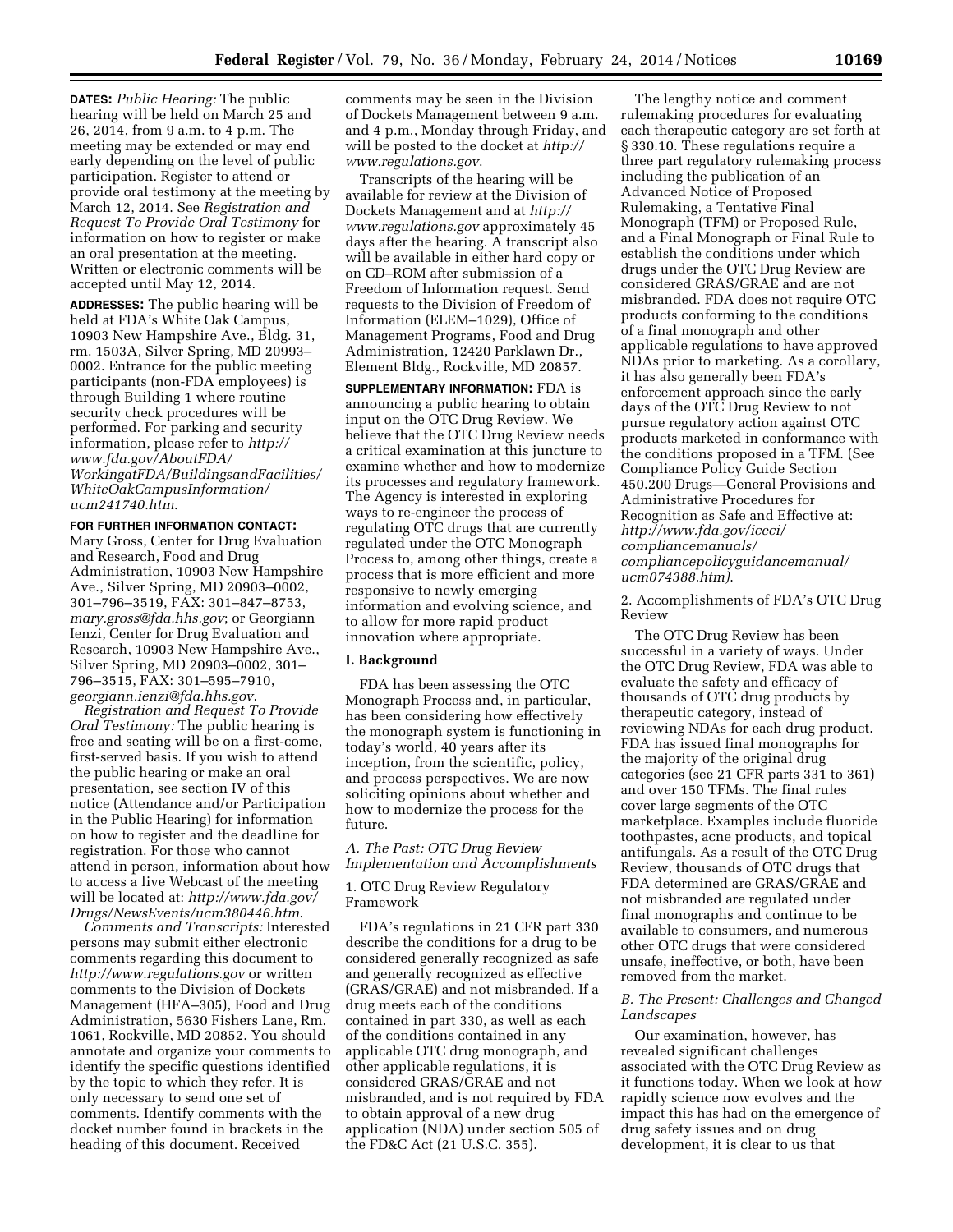questions need to be asked about whether this impact necessitates a more agile and responsive process than the OTC Drug Review allows. When the OTC Monograph Process was initially established and implemented in the early 1970s, the multistep rulemaking strategy was thought to be an effective and efficient approach to reviewing large categories of active ingredients in drug products at the same time given what was the current thinking about the known science related to these ingredients. Indeed, the questions we are raising in this notice about the OTC Drug Review become all the more important to the public health when we compare the statutory changes that have been made to update the regulation of prescription NDA drugs to address the scientific advances in evaluating drug safety. These changes give FDA the ability to quickly obtain new information and take administrative action as needed efficiently and effectively.

We have identified what we believe are the biggest challenges to efficiently and effectively regulating under the OTC Drug Review. We are also interested in feedback that identifies any other scientific or regulatory challenges associated with the OTC Drug Review that are not described here.

We believe that the biggest challenges of the current system are:

• The large number of products marketed under the OTC Drug Review for which there are not yet final monographs,

• limitations on FDA's ability to require, for example, new warnings or other labeling changes to address emerging safety or effectiveness issues for products marketed under the OTC Drug Review in a timely and effective manner, and

• the inability of the OTC Drug Review to easily accommodate innovative changes to products regulated under the OTC Drug Review.

1. Monographs That Have Not Been Finalized

The OTC Drug Review is one of the largest and most complex regulatory undertakings ever at FDA. It now consists of approximately 88 simultaneous rulemakings in 26 broad categories that encompass hundreds of thousands of OTC drug products marketed in the United States and some 800 active ingredients for over 1,400 different ingredient uses. However, several significant segments of the OTC marketplace are still not covered by final monographs, and these products may lack sufficient data for FDA to determine whether they are safe,

effective, or both. Under the enforcement approach we have been using since the early days of the OTC Drug Review, most of these products have remained on the market pending finalization of their monograph. Over the years, it has become clear that one unintended consequence of this enforcement approach is that it creates negative incentives for those who manufacture or market these OTC drugs to conduct studies or otherwise respond to safety concerns as to do so may hasten a determination that their product is not GRAS/GRAE.

2. Emerging Safety Concerns, Evolving Science, and Product Formulation

The OTC Monograph Process also presents challenges to FDA's ability to respond to emerging safety issues, keep pace with evolving science, and ensure the consistent safety and effectiveness of varying formulations.

a. *New safety concerns can arise before or after a monograph is finalized.*  The OTC Drug Monograph Process is not agile enough to quickly change a monograph to address new safety concerns that may be identified during the rulemaking process or after a monograph is finalized (e.g., the addition of a warning into the monograph regulation, narrowing of an indication in the monograph regulation, or removal of an active ingredient from the monograph). Although the Agency may be able to take some actions to deal with safety issues that emerge, in order to change the monograph under the current process FDA engages in a lengthy rulemaking process. This process for changing a monograph is not well-adapted to address new safety issues with the speed and agility that are necessary to serve the public health.

b. *Keeping Pace with Evolving Science.* As we have already described, the OTC Drug Review is not able to easily keep pace with evolving science. When the OTC Drug Review was established, it was generally thought that safety and effectiveness evaluations for the various active ingredients would be fairly straightforward and would not necessarily need continuous reexamination over time. Forty years later we know that information and data regarding medicine and science are changing at increasingly rapid rates. For example, scientific advancements have changed what is known about how drugs act in the body and in turn, how drugs are evaluated by FDA. These changes cannot be reflected under the OTC Drug Review in an efficient or timely manner. For example, many drug products regulated under the OTC Drug Review are indicated for use by children

and are labeled with dosing instructions for this population. For most OTC monograph products, the information and data available at the time the initial advisory review panels established by FDA evaluated the various active ingredients, in the 1970s, lacked specific data on use in children and infants. FDA did what was scientifically customary at the time, and extrapolated known data to use in children by simply reducing adult doses by a percentage. For most monographs that include specific labeling for use in the pediatric population, the pediatric dosing instructions were developed in this manner. The science of pharmacokinetics has advanced over the years and, as a result, the preferred approach to pediatric dosing has changed. Ideally, data from actual use in the pediatric population would be needed for an indication for use in children.

In addition, with some categories of OTC drugs, changes in patterns of use take place which, in turn, impact consumer exposure to the drugs. Exposure patterns are a key component of any safety and effectiveness assessment. The current process of changing a monograph does not contain an efficient mechanism to assess or address these kinds of changes to exposure patterns.

c. *Product Formulation.* Under the OTC Drug Review, the monographs set forth the conditions under which a specific active ingredient used in a drug product is GRAS/GRAE and not misbranded. The monographs, however, generally do not dictate what other nonactive ingredients can be added, or other aspects of the formulation (other than the general requirement that they be safe and suitable and not interfere with the effectiveness of the preparation, see § 330.1(e)). Thus, under the OTC Drug Review, products in their final formulation are not specifically evaluated by the Agency to ensure product safety, effectiveness, and consistency. Although FDA regulations require that inactive ingredients not interfere with the safety or efficacy of the drug product, for drug products marketed under the OTC Drug Review, FDA generally does not receive information about specific varying formulations that it can use to ensure that the final finished drug products meet the standards for safety and effectiveness.

### 3. Limited Opportunity for Innovation

Eligibility for the OTC Drug Review is limited to active ingredients that were on the market in their specific dosage forms at the inception of the OTC Drug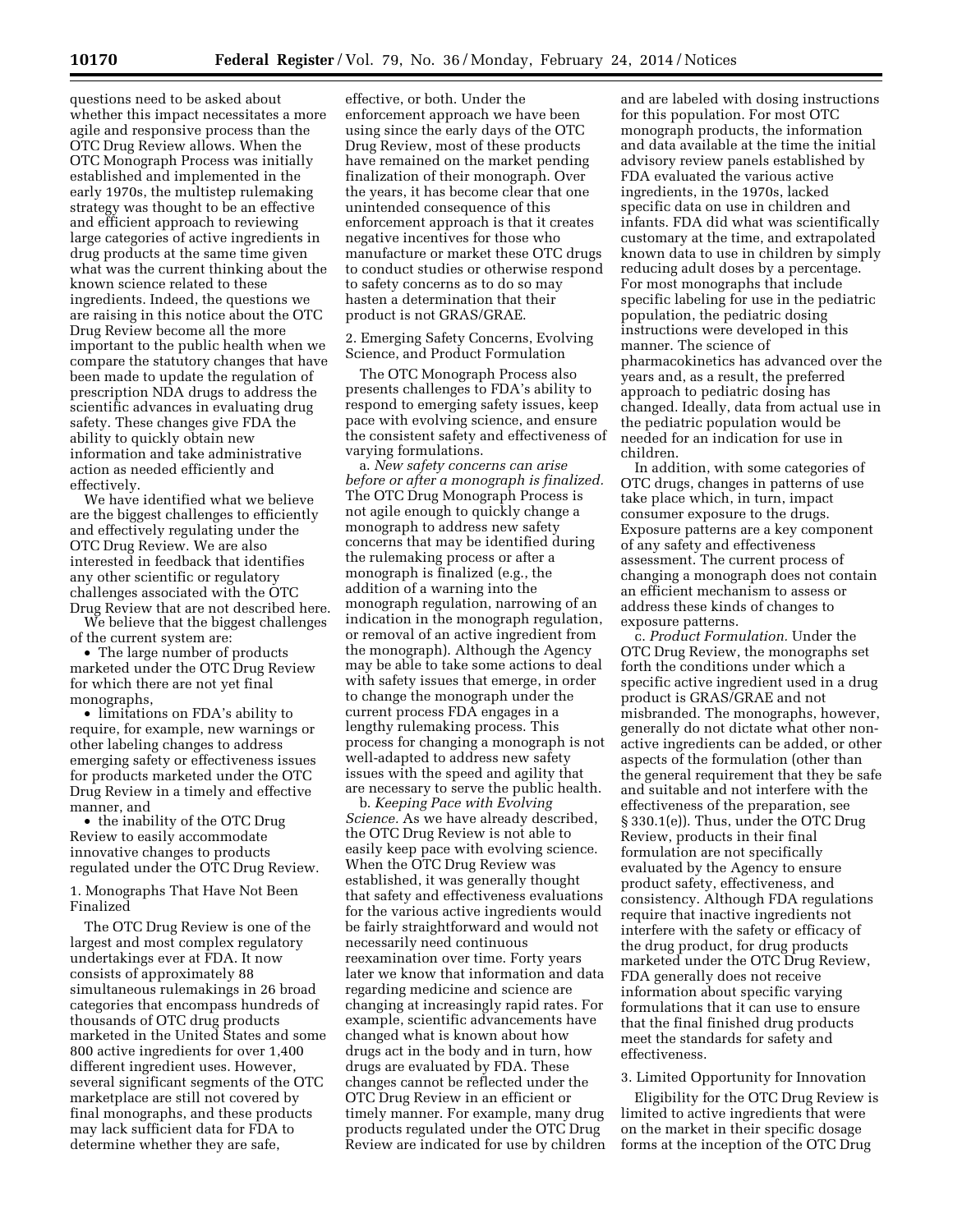Review, and products that have become eligible under the Time and Extent Application process set forth at § 330.14. Thus, when manufacturers develop new combinations of ingredients or new dosage forms (e.g. dissolving films or tablets), the OTC Drug Review is not facile in accommodating these types of changes. Due to these changes, products that are not eligible for consideration under the OTC Drug Review would otherwise require an NDA prior to marketing.

## **II. The Future: Modernizing the OTC Drug Review**

In light of the challenges posed by the OTC Drug Review, FDA believes it is time for considering ideas for modernizing the regulation of drugs under the OTC Drug Review. We are interested in hearing ideas for changes to the existing OTC Monograph Process or ideas for its replacement with an entirely new regulatory or statutory framework.

In developing suggestions for change, FDA notes that many of the OTC Drug Review's present day challenges are systemic, and thus cannot be addressed solely by increasing resources. In this section, we identify some preliminary ideas for potential changes to the OTC Monograph Process. Although none of these ideas appear likely to lead to a comprehensive solution, we are sharing them as a starting point for a discussion on modernizing the OTC Drug Review. Our summary of these initial ideas here is not intended to define the limits of the kind of changes that might be proposed. We are interested in hearing a full range of ideas, including novel ideas for new regulatory frameworks.

Suggestions and other comments from the public need not be comprehensive to be useful. FDA is interested in ideas that may not solve every problem, but do address one or more of them. Ideally, a comprehensive solution (made up of a single proposal or a group of proposed solutions) would address all the challenges of the current system. We believe that an ideal, comprehensive solution would:

• Use modern standards for safety and efficacy,

• provide an efficient mechanism for finalizing the status of drug products that are currently marketed under pending TFMs,

• allow for innovative changes to drug products,

• provide FDA with the ability to respond promptly to emerging safety or effectiveness concerns,

• allow FDA to easily and quickly require additional information or data necessary to develop pediatric labeling where appropriate, and

• allow FDA to obtain final formulation information about individual products or readily establish final formulation testing standards.

We recognize that the preliminary concepts we discuss in this document touch upon some, but not all, of the challenges we have identified. In addition, these ideas are not necessarily limited to approaches for which FDA has existing statutory authority. These preliminary ideas are:

• Identifying a streamlined process that would allow prompt resolution of existing TFMs,

• issuing monographs by administrative order,

• issuing regulations to require product specific information and expanding the use of guidances, and

• expanding the NDA deviation process.

We invite the public to comment on these potential options, but we also encourage comments that propose other ideas.

## *A. Promptly Resolve Existing Tentative Final Monographs Pursuant to a Streamlined Process*

FDA is considering ways to more efficiently bring TFMs to closure. We are interested in ideas for developing streamlined processes under which the Agency could promptly finalize the existing TFMs.

*B. Issue Monographs by Administrative Order* 

This idea would involve establishing a process similar to that enacted by the Food and Drug Administration Safety and Innovation Act (FDASIA) (Pub. L. 112–144) for device reclassifications. FDASIA changed the process by which devices are reclassified under section 513(e) of the FD&C Act from notice and comment rulemaking to an administrative order process (see 21 U.S.C. 360c(e)(1)(A)(i)). Under this model, monographs could be established by administrative order, after issuance of a proposed order for comment.

## *C. Issuing Regulations To Require Product Specific Information and Expanding the Use of Guidances*

FDA could issue new regulations that would require that manufacturers submit, prior to marketing, limited information about individual products that will be using active ingredients that have been determined to be GRAS/ GRAE. The individual product information requested might be similar to, but less detailed than, what is

required under an NDA and could include, for example, labeling, and quality and pharmacokinetic information. FDA could then issue guidances recommending the types of information FDA would be seeking. FDA's use of guidances under this framework could increase the Agency's flexibility to address specific product issues as they arise.

## *D. Expand the NDA Deviation Process*

The OTC Drug Review regulations provide a process for approving a drug product that complies with the conditions of a final monograph except for a deviation (§ 330.11). In this instance, a sponsor can apply for an NDA deviation by submitting an NDA showing that the product complies with the conditions of the monograph except for the deviation and providing the necessary data to demonstrate the safety and effectiveness of the product with the deviation. For example, an OTC monograph may not cover certain dosage forms of a monograph ingredient. The manufacturer of a proposed different dosage form could submit an NDA that relies on the final monograph to demonstrate the safety and efficacy for the drug except for the differences related to the change in dosage form. The NDA would also need to include the appropriate data to demonstrate the safety and effectiveness of the new dosage form. The approved NDA would be specific only to the NDA sponsor and would not amend the monograph.

Industry has not utilized the NDA deviation process as a pathway to marketing very often. The Agency is interested in learning why this is and whether there are changes that could be made to the existing NDA deviation process that would make it a more attractive alternative for industry and that could allow marketing of additional drug products without having to submit a full NDA.

### **III. Scope of the Public Hearing**

FDA is holding this public hearing to seek input on possible ways to modernize the OTC Monograph Process in order to make the process more responsive to emerging safety information and scientific advances. We would like feedback from a variety of interested members of the public, including consumers; industry; and pharmacists, physicians, and other members of the medical community. FDA is interested in obtaining information and public comment in the following areas: